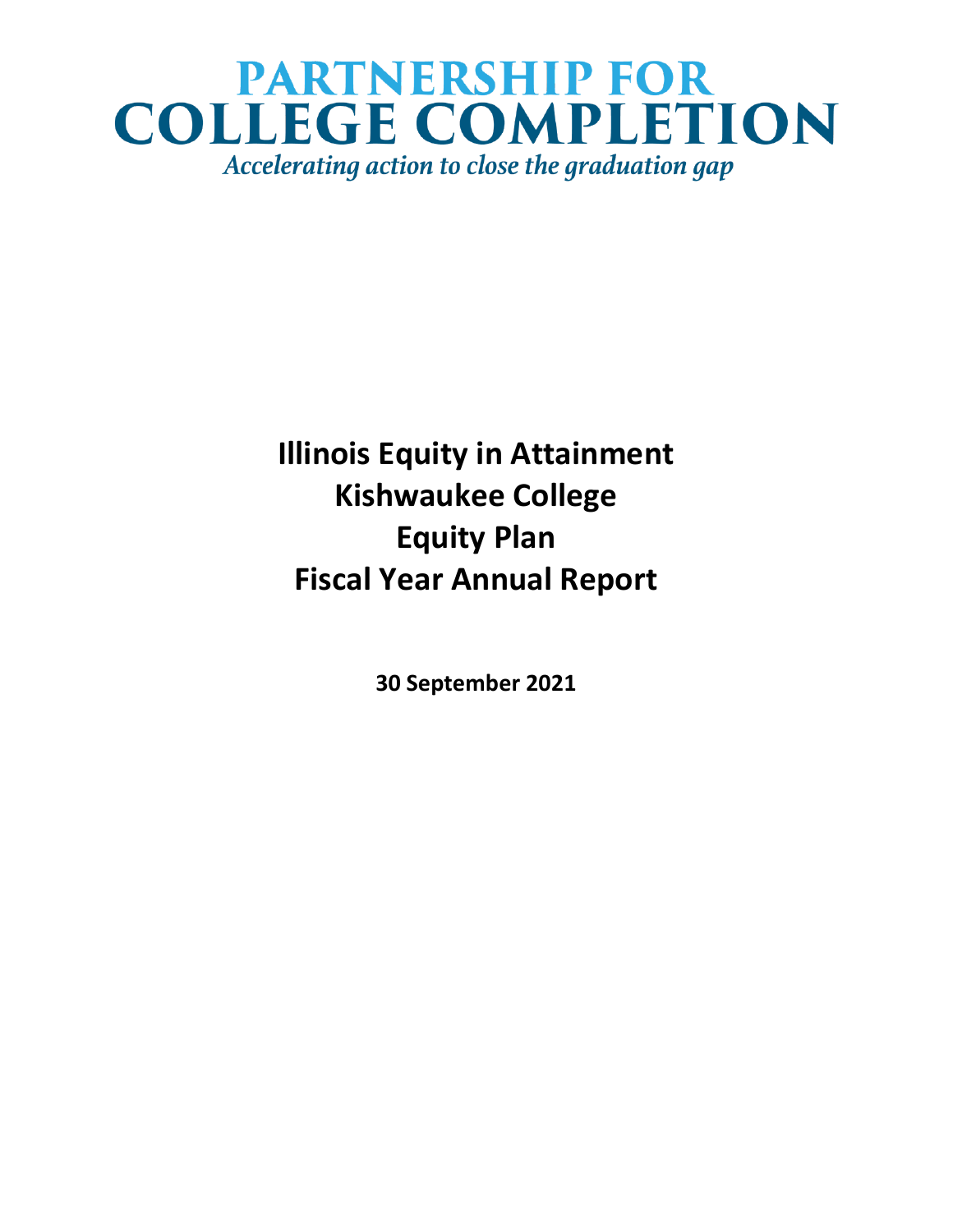| <b>Strategy Evaluation Plan</b> |                                                                            |
|---------------------------------|----------------------------------------------------------------------------|
| Strategy 1                      | <b>Intercultural Center</b>                                                |
| Population                      | African American and Latinx                                                |
| Impacted                        |                                                                            |
| Evaluation                      | Intercultural Center opening on campus attendance during COVID: 39         |
|                                 | students, our President, 4 Senior Leadership administrators, and 10 other  |
|                                 | staff members. The event was also live streamed through YouTube and        |
|                                 | Zoom. 95% of attendees reported the event provided an opportunity to       |
|                                 | learn about culture.                                                       |
| Accomplishments                 | The physical space for the Intercultural Center has been completed, with   |
|                                 | coordination by the Coordinator of Student Outreach and Intercultural      |
|                                 | Center. In addition, student workers and an Associate Dean with Diversity, |
|                                 | Equity and Inclusion responsibilities assist with delivering programs and  |
|                                 | services. A grand opening was held to coincide with a samba performance,   |
|                                 | the first Hispanic Heritage Month event. The cultural competency training  |
|                                 | (strategy #2) for students will be delivered through this space. A grand   |
|                                 | opening of the space for the campus community coincided with the           |
|                                 | beginning of Hispanic Heritage Month in September.                         |
| Cost                            | \$22,000                                                                   |

| Strategy 2      | <b>Cultural Competency Training</b>                                                                                                                                                                                                                                                                                                                                                                                                                                                                                                                                                                                                                                                                                                                                                                                                                                                                                                                                                                                                                                         |
|-----------------|-----------------------------------------------------------------------------------------------------------------------------------------------------------------------------------------------------------------------------------------------------------------------------------------------------------------------------------------------------------------------------------------------------------------------------------------------------------------------------------------------------------------------------------------------------------------------------------------------------------------------------------------------------------------------------------------------------------------------------------------------------------------------------------------------------------------------------------------------------------------------------------------------------------------------------------------------------------------------------------------------------------------------------------------------------------------------------|
| Population      | African American and Latinx                                                                                                                                                                                                                                                                                                                                                                                                                                                                                                                                                                                                                                                                                                                                                                                                                                                                                                                                                                                                                                                 |
| Impacted        |                                                                                                                                                                                                                                                                                                                                                                                                                                                                                                                                                                                                                                                                                                                                                                                                                                                                                                                                                                                                                                                                             |
| Evaluation      | Institutional Cultural Competency Learning Outcomes-In FY 2020-2021 162<br>students were assessed for cultural competency (150 through O of I, 12<br>through Co-Curricular programs). Globally, 93.21% (N=151) met the<br>outcome. 6.79% (N=11) did not meet the outcome.<br>Co-Curricular Learning Outcomes-Safe Colleges micro aggression training-<br>Safe Colleges implicit bias in workplace-Co-Curricular sub-totals: 83.33%<br>met outcomes (N=10) and 16.33% did not meet outcomes (N=2)<br>Instructional sub-totals: 94% met outcomes (N=141) and 6% did not meet<br>outcomes (N=9)<br>Culturally Responsive Pedagogy participation-52 faculty members and 10<br>instructional staff. Attendees indicated a willingness to apply learning to<br>practice.<br>Code #1 participation-52 faculty members and instructional staff and Code<br>#2 participation-46 faculty members and instructional staff. Evaluation-<br>91.67% indicate the ability to apply what was learned on campus and<br>83.34% understand others' identities better because of this training. |
| Accomplishments | A plan to deliver cultural competency training to faculty and staff, including                                                                                                                                                                                                                                                                                                                                                                                                                                                                                                                                                                                                                                                                                                                                                                                                                                                                                                                                                                                              |
|                 | culturally responsive pedagogy has been developed and funded for FY22.                                                                                                                                                                                                                                                                                                                                                                                                                                                                                                                                                                                                                                                                                                                                                                                                                                                                                                                                                                                                      |
| Cost            | \$2000 (Culturally Responsive Pedagogy workshop-Meagan Pollock)                                                                                                                                                                                                                                                                                                                                                                                                                                                                                                                                                                                                                                                                                                                                                                                                                                                                                                                                                                                                             |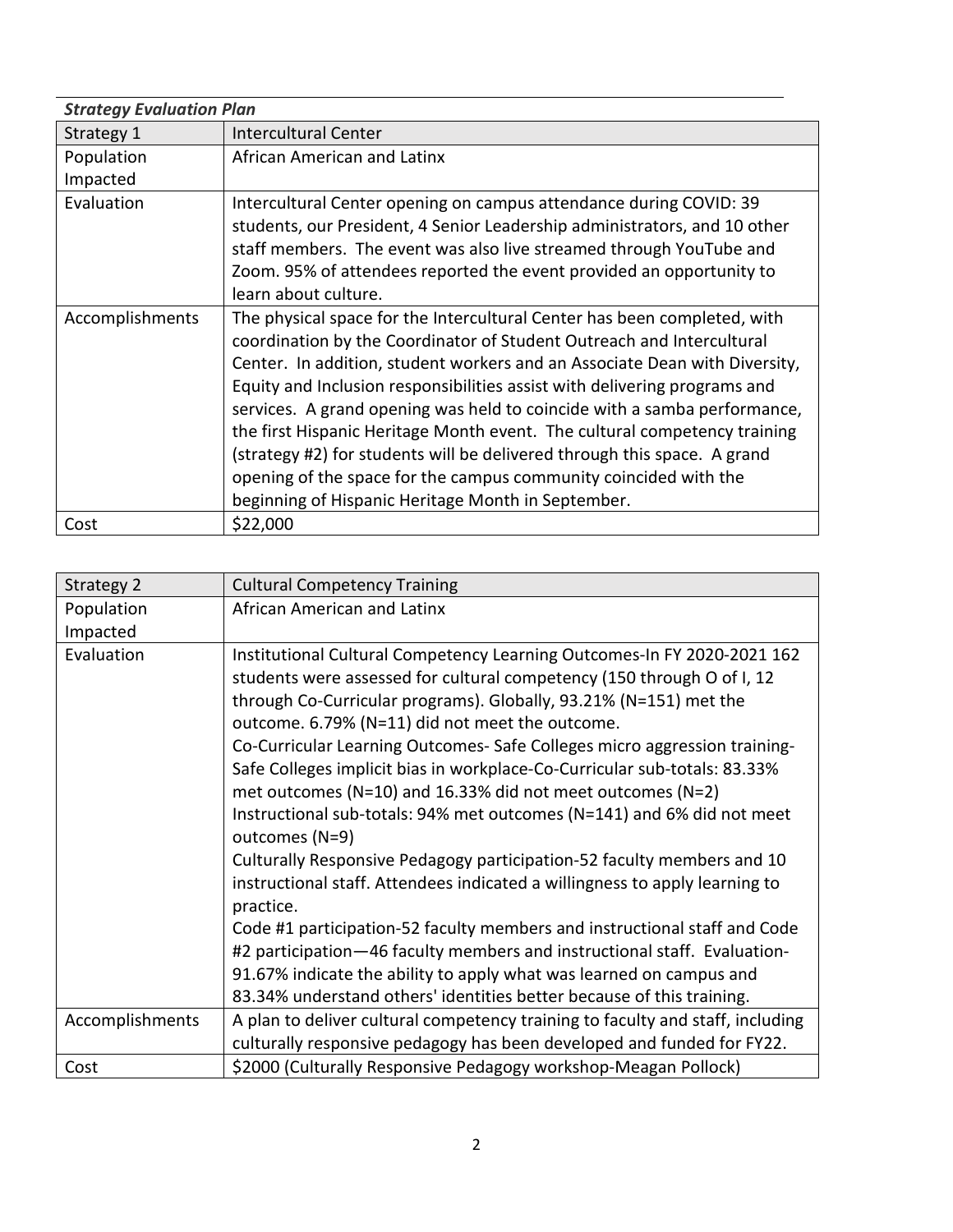| Strategy 3      | <b>Hiring Practices Process</b>                                                                                                                                                                                                                                                                                                                                                                                                                                                                                                                                                                                                                                                                                                                                                                                                                                                                                                                                                                                                                                                                                              |
|-----------------|------------------------------------------------------------------------------------------------------------------------------------------------------------------------------------------------------------------------------------------------------------------------------------------------------------------------------------------------------------------------------------------------------------------------------------------------------------------------------------------------------------------------------------------------------------------------------------------------------------------------------------------------------------------------------------------------------------------------------------------------------------------------------------------------------------------------------------------------------------------------------------------------------------------------------------------------------------------------------------------------------------------------------------------------------------------------------------------------------------------------------|
| Population      | African American and Latinx                                                                                                                                                                                                                                                                                                                                                                                                                                                                                                                                                                                                                                                                                                                                                                                                                                                                                                                                                                                                                                                                                                  |
| Impacted        |                                                                                                                                                                                                                                                                                                                                                                                                                                                                                                                                                                                                                                                                                                                                                                                                                                                                                                                                                                                                                                                                                                                              |
| Evaluation      | The college increased the number of Hispanic/Latinx applicants for staff<br>positions from 10 in 2020 to 22 in 2021. Hiring for this group increased from<br>4 in 2020 to 12 in 2021. The number of Black/African American applicants<br>declined from 14 in 2020 to 11 in 2021. The number of Blacks/African<br>Americans also decreased from 9 in 2020 to 6 in 2021.<br>The number of Hispanic/Latinx applicants for faculty positions increased<br>from 1 in 2020 to 3 in 2021. Hiring for this group increased from 1 in 2020<br>to 3 in 2021. The number of Black/African American applicants was 3 in<br>2020 and 2021. The number of Blacks/African Americans hired for faculty<br>positions was 3 in both 2020 and 2021.<br>The college increased the number of Hispanic/Latinx applicants for student<br>worker positions from 5 in 2020 to 7 in 2021. Hiring for this group increased<br>from 5 in 2020 to 7 in 2021. The number of Black/African American<br>applicants increased from 0 in 2020 to 6 in 2021. The number of<br>Blacks/African American student workers increased from 0 in 2020 to 6 in<br>2021. |
| Accomplishments | Several mandates regarding hiring have been put into place to increase<br>diversity among faculty and staff. One is to include a diversity, equity, and<br>inclusion competency in the Knowledge, Skills, and Abilities section of<br>position descriptions and job postings. In addition, HR works with search<br>committees to include at least one question to identify cultural competency<br>in interviewees.<br>A new component will include efforts for targeted recruiting to<br>Black/African American and Latinx students as well as Pell Grant recipients<br>to increase the number of student workers from those populations.                                                                                                                                                                                                                                                                                                                                                                                                                                                                                    |
| Cost            | \$0                                                                                                                                                                                                                                                                                                                                                                                                                                                                                                                                                                                                                                                                                                                                                                                                                                                                                                                                                                                                                                                                                                                          |

| Strategy 4 | <b>Wrap-Around Services</b>                                                                                                                                                                                                                                                                                                                                                                                                                                                                                                                                                                                                                                                                                                                                                                                                         |
|------------|-------------------------------------------------------------------------------------------------------------------------------------------------------------------------------------------------------------------------------------------------------------------------------------------------------------------------------------------------------------------------------------------------------------------------------------------------------------------------------------------------------------------------------------------------------------------------------------------------------------------------------------------------------------------------------------------------------------------------------------------------------------------------------------------------------------------------------------|
| Population | <b>Pell Grant Recipients</b>                                                                                                                                                                                                                                                                                                                                                                                                                                                                                                                                                                                                                                                                                                                                                                                                        |
| Impacted   |                                                                                                                                                                                                                                                                                                                                                                                                                                                                                                                                                                                                                                                                                                                                                                                                                                     |
| Evaluation | <b>Course Success</b>                                                                                                                                                                                                                                                                                                                                                                                                                                                                                                                                                                                                                                                                                                                                                                                                               |
|            | 1. Students affiliated with TRIO SSS for fall 2020 and spring 2021 pass rates<br>were 76%, 4.2% higher than students who were not affiliated with the<br>TRIO SSS program. Retention for TRIO SSS students was also 7% higher<br>than those not affiliated with the TRIO SSS Program.<br>2. The study table group of students for fall 2020 and spring 2021 had a<br>success rate of 82.3% compared to those who were not affiliated where<br>the success rate was 71.8%<br>3. The At-risk students for fall 2020 and spring 2021 success rate was 61.5%,<br>lower than the 71.8% benchmark. Unfortunately, we do not have a<br>comparable for this group since the data from this program was from the<br>first year. The 61.5% will be used as a benchmark for future data analysis<br>of this group.<br>Persistence & Completion |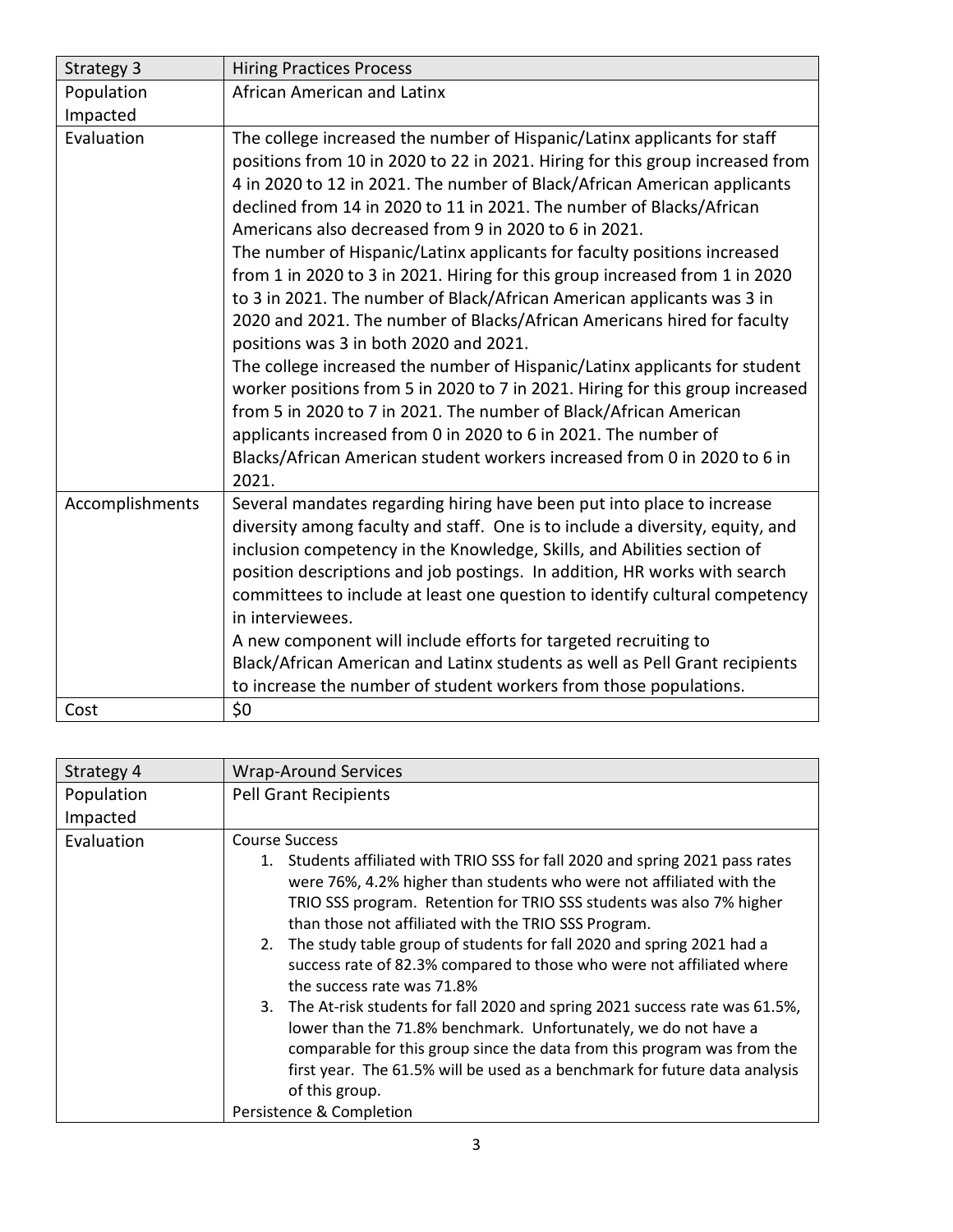|                 | Students affiliated with TRIO SSS persisted to fall 2021 more than the<br>student table and at-risk group of students.<br>The TRIO SSS group of students persisted and completed at a 77.3% rate<br>2.<br>compared to other students who persisted and completed at a rate of<br>56.7%, this being 21% higher than the average progress rate for all<br>completers. |
|-----------------|---------------------------------------------------------------------------------------------------------------------------------------------------------------------------------------------------------------------------------------------------------------------------------------------------------------------------------------------------------------------|
| Accomplishments | The intrusive wrap-around case management provided to TRIO SSS students<br>resulted in the highest persistence and completion. A benchmark for at risk<br>student completion was developed in Year 1 of this strategy. The<br>benchmarks will be used as a comparison for improvement from<br>intervention in FY22.                                                 |
| Cost            | \$87,500                                                                                                                                                                                                                                                                                                                                                            |

| Strategy 5      | Math Success Program                                                        |
|-----------------|-----------------------------------------------------------------------------|
| Population      | African American, Latinx, Pell Grant Recipients                             |
| Impacted        |                                                                             |
| Evaluation      | FY21 (AY2020-2021)- 696 unique students were served.                        |
|                 | Through tutoring and tutor.com =393                                         |
|                 | Through embedded tutors=232                                                 |
|                 | Through workshops = 31                                                      |
|                 | Through long term case management =21                                       |
|                 | Through placement interventions =16                                         |
|                 | Through math support group =3                                               |
|                 | FA2020 data showed 75% pass rate for those using the math lab compared      |
|                 | to 65% college as a whole.                                                  |
| Accomplishments | FA20 data shows embedded tutors in the STEM developmental                   |
|                 | mathematics course had a significant impact. For Latinx students, a passing |
|                 | rate of 92.9%, compared to 60.9% passing in sections without the            |
|                 | embedded support resulted. While the passing rate between sections with     |
|                 | and without embedded tutors for African American students in the same       |
|                 | sections, showed no difference (75% passing), the embedded tutors show a    |
|                 | promise in preventing failures in the class for African American students,  |
|                 | with the small sample showing 0% failures in embedded tutor sections,       |
|                 | compared to 18.8% of students failing in sections without embedded          |
|                 | tutors.                                                                     |
| Cost            | \$99,450 (funded through Bridges and Transition Grant)                      |

| Strategy 6 | Office of Instruction Retention Project                                   |
|------------|---------------------------------------------------------------------------|
| Population | African American, Latinx, Pell Grant Recipients                           |
| Impacted   |                                                                           |
| Evaluation | Targeted student retention and completion data based on courses using     |
|            | retention action plans. Pilot to develop program structure and resources. |
|            | Five students and four instructional staff participated in a pilot. Pilot |
|            | findings: Need for a Mentoring Manual to accompany training; orientation  |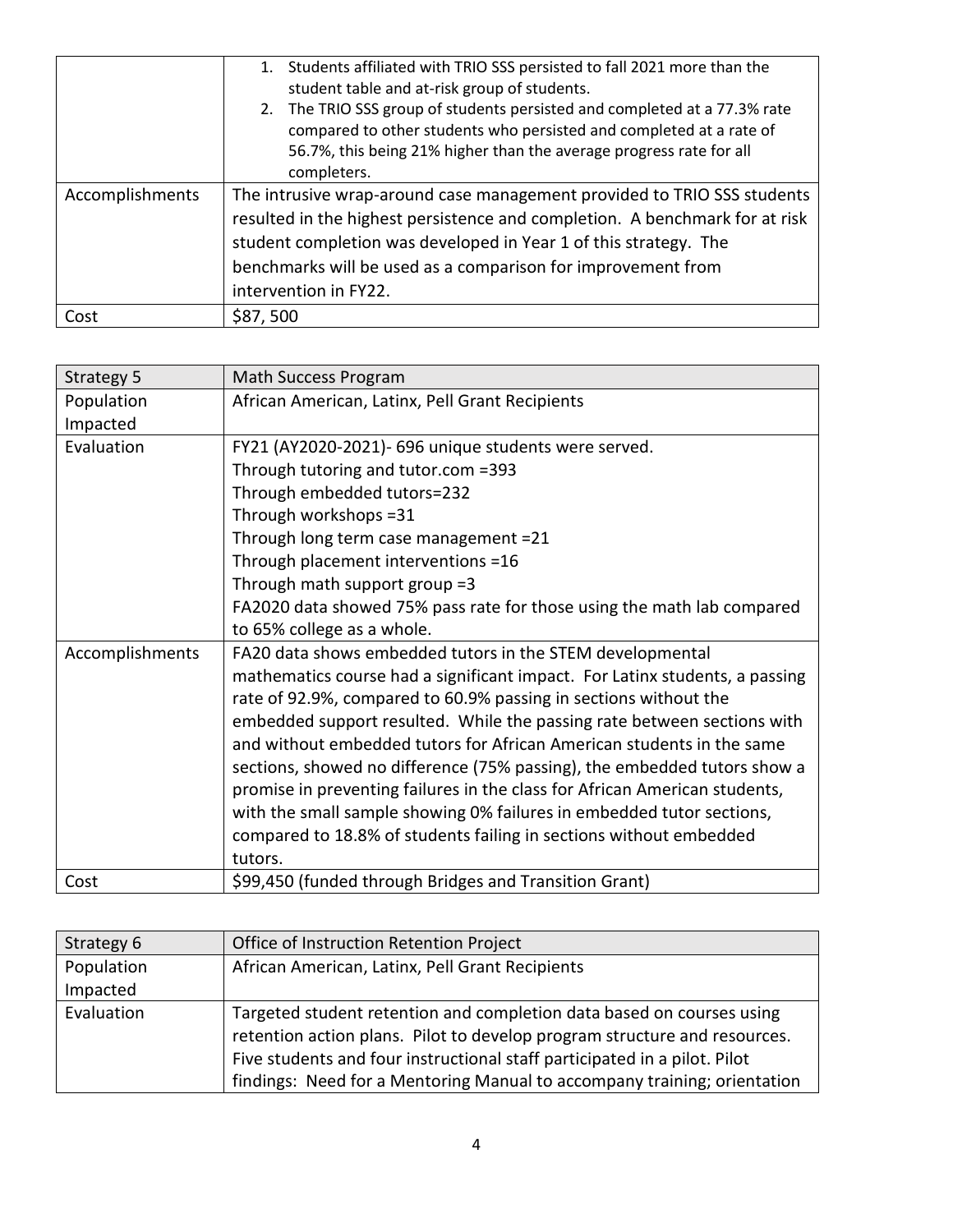|                 | with training for mentors, and more structured events for mentor/mentee      |
|-----------------|------------------------------------------------------------------------------|
|                 | interaction.                                                                 |
| Accomplishments | Development of a team to research, select and facilitate the                 |
|                 | implementation of high-impact retention strategies across all courses. Pilot |
|                 | consisted of 5 students and 4 instructional staff members. Mentoring         |
|                 | manual and new mentor Orientation topics identified for implementation in    |
|                 | FA21.                                                                        |
| Cost            | \$500                                                                        |

## *Reflection & Next Steps:*

The college has determined the planned strategies for fiscal year 2022, as well as identified those that are now systematized into the college's operations and ready to continue. Strategy 2 Cultural Competency Training, Strategy 3 Hiring Practices, and Strategy 4 Wrap-around Services have been scaled and integrated into the processes of the college. These three strategies will be retired from our Equity Plan, with annual monitoring of data for consistent improvement. Professional Development in Cultural Competency will be overlapping with the Intercultural Center programming (Strategy 1), especially for students. Staff training has been integrated into the annual fall three-day Inservice, as well as the Professional Development Day in the spring and our Probationary Faculty Seminar tracks for non-tenured faculty.

The foci of the next year are Strategy 1 Intercultural Center, Strategy 5 Math Success Center, and Strategy 6 Office of Instruction Retention Project. The Intercultural Center is open with programming which includes the following four facilitated conversations on diversity and equity: Situating the Self, Building Community, Power Dynamics of Difference, and Engaging Systems of Oppressions. In addition, the Center will host the diversity awareness month activities, the series of current events titled Dialogues, a new Intercultural Club, as well as new student affinity group organizations (ex. Black Male Initiative). In addition, there is a plan to provide training to faculty on facilitating difficult conversations using the Peace Circle Process, an alternative to contemporary meeting processes that often rely on hierarchy, win-lose positioning, and victim/rescuer approaches to problem solving discussions.

The programming under the Math Success Center will be expanded to support all mathematics courses, as the requirement to complete a college level course remains a barrier to completion for our targeted populations. We are expanding our content embedded tutor program to include all mathematics courses and have included the option for an embedded success coach into the mathematics and English courses to support the learning management technology literacy of students. In addition to institutionalizing the position of Mathematics Success Coordinator and expanding the embedded tutors, a Lead Mathematics Tutor has been hired to assist with training embedded tutors, delivering services in the STEM mathematics courses, and establishing a mathematics support group for students. Finally, all students in mathematics courses have been provided with free calculators and mathematics textbooks through our textbooks loan program. This has been funded through our American Relief Funds allocation. These projects will be sustained through our current textbook loan process at the college. The implementation of the retention alert for faculty adds a new dimension to connect students with advising and other resources. The Debt Relief program has been changed to increase use and efficiency.